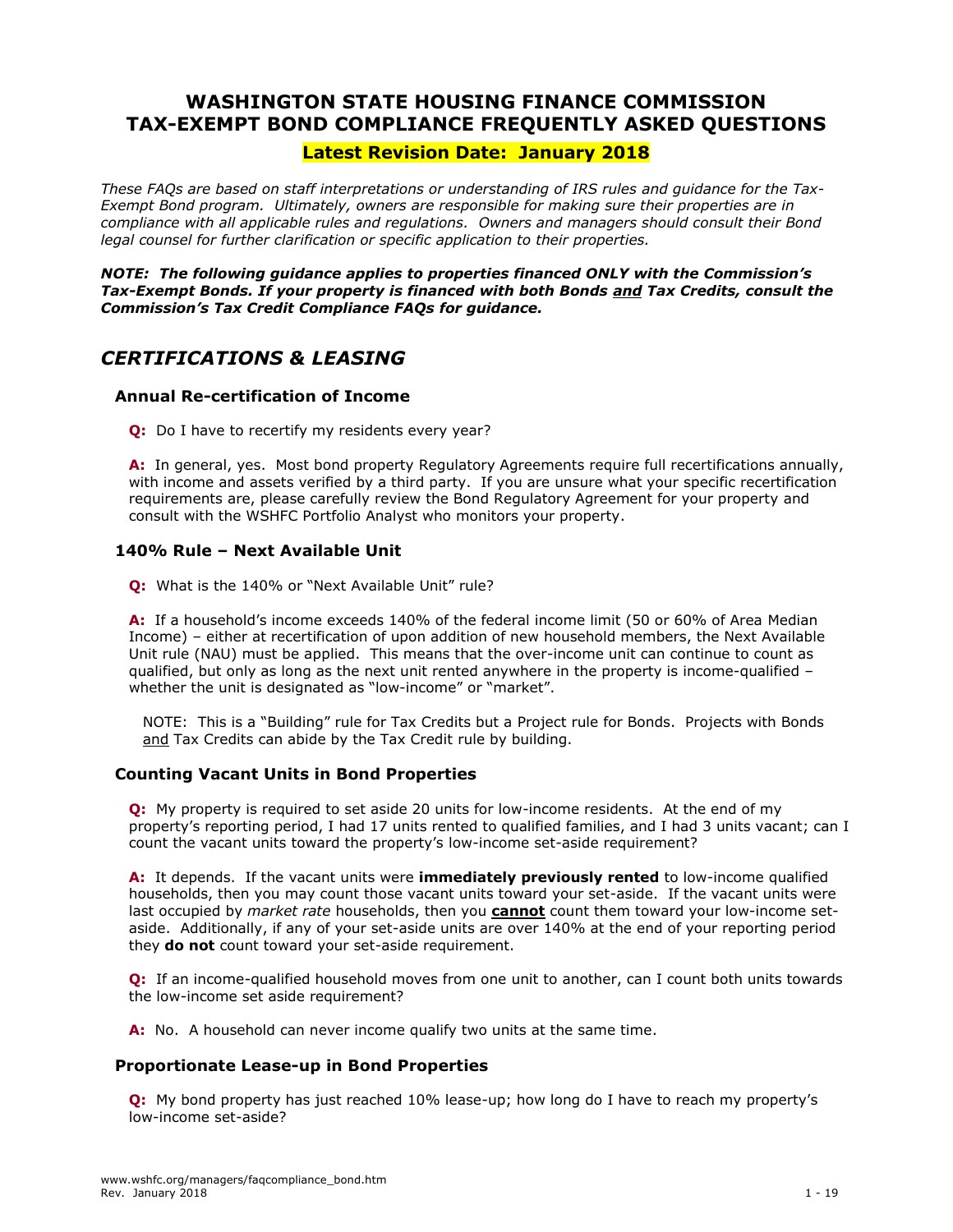**A:** For **new construction** bond properties, you must make sure that you are leasing market-rate and qualified units proportionately. For example, if you have a total of 100 units, a 20%@50% setaside requirement, and 50 units that are occupied at the end of March, 10 of the 50 units must be rented to income-qualified households, and the remaining units can be rented to market-rate households. If your property is financed with **acquisition/rehab** bonds, the property has one year to meet its federal income set-aside(s).

# **Certification Effective Date**

**Q:** What is the effective date of the initial certification and when would re-certifications be due?

**A:** The effective date of the initial certification is the same date as the commencement date of the lease. This is the date when a resident can move in to the unit. The income verifications must be dated within 120 days of the commencement of the lease. If documentation is older than 120 days, the income verification must be re-verified with the 3<sup>rd</sup> party source.

Recertifications can be done up to 120 days ahead of the certification date and must be effective as of the anniversary date of the initial certification date. For example, if a household moves into a unit on April 23, 2015, their initial certification date is 4/23/15 and their recertification date is 4/23/16

For administrative ease, managers may choose to make recertification dates the first day of the month for residents with move in dates within that month. Example: Mary Smith moves into Greenwood Manor on 10/15/14. Her subsequent recert effective dates can be 10/15 **or** 10/1 each year. Mike Jones moves into Greenwood Manor on 6/2/14. His subsequent recert effective dates can be 6/2 or 6/1 each year. The key is to ensure that the recertification effective date occurs within 12 months of the previous recertification effective date.

# **Certifying 17 Year Old Residents**

**Q:** We have a family applying for housing and one of the household members is 17 now, but will turn 18 within the next 12 months. Do I need to have the 17-year-old complete a *Resident Eligibility*  **Application (REA)** and get verification of his/her income?

**A:** Yes. Since owners are required to determine anticipated income, any household member who will be an adult (18 year old or emancipated minor) within 12 months of the certification effective date needs to certify their income and assets. Have the 17 year old complete the REA (pages 2, 3, 4) and obtain income verifications to support what s/he puts on the questionnaire. Only count the anticipated income of the 17-year-old for the months **after** s/he will turn 18.

**Q:** What if I'm certifying a household with a 17 year-old and the parent/guardian doesn't want the 17 year old signing the REA because they're not an adult?

**A:** You can allow the head of household to certify on behalf of the 17 year-old (e.g., signing the REA on the 17 year-old's behalf), but the 17 year-old's income and assets must be counted toward the household's gross annual income.

# **Live in Aides and Their Family Members**

**Q:** An applicant has indicated on their REA that they want to include a live-in aide. The issue is that the live-in aide is married with two kids. Are the live-in aide's spouse and kids allowed to live in the unit with this applicant?

**A:** In order to treat the live-in aide as a Live-in Aide (LIA) as defined by HUD (meaning that the LIA's income is excluded from gross income and she has no rights to the unit), the LIA's family members cannot live in the qualified unit with her and the applicant. However, if the applicant is willing to consider the LIA a member of the household, then you can qualify the LIA and her family members. In this case, the person would not be classified as a Live-in Aide according to HUD's definition - all their income would be counted and they would all have rights to the unit and be parties to the lease.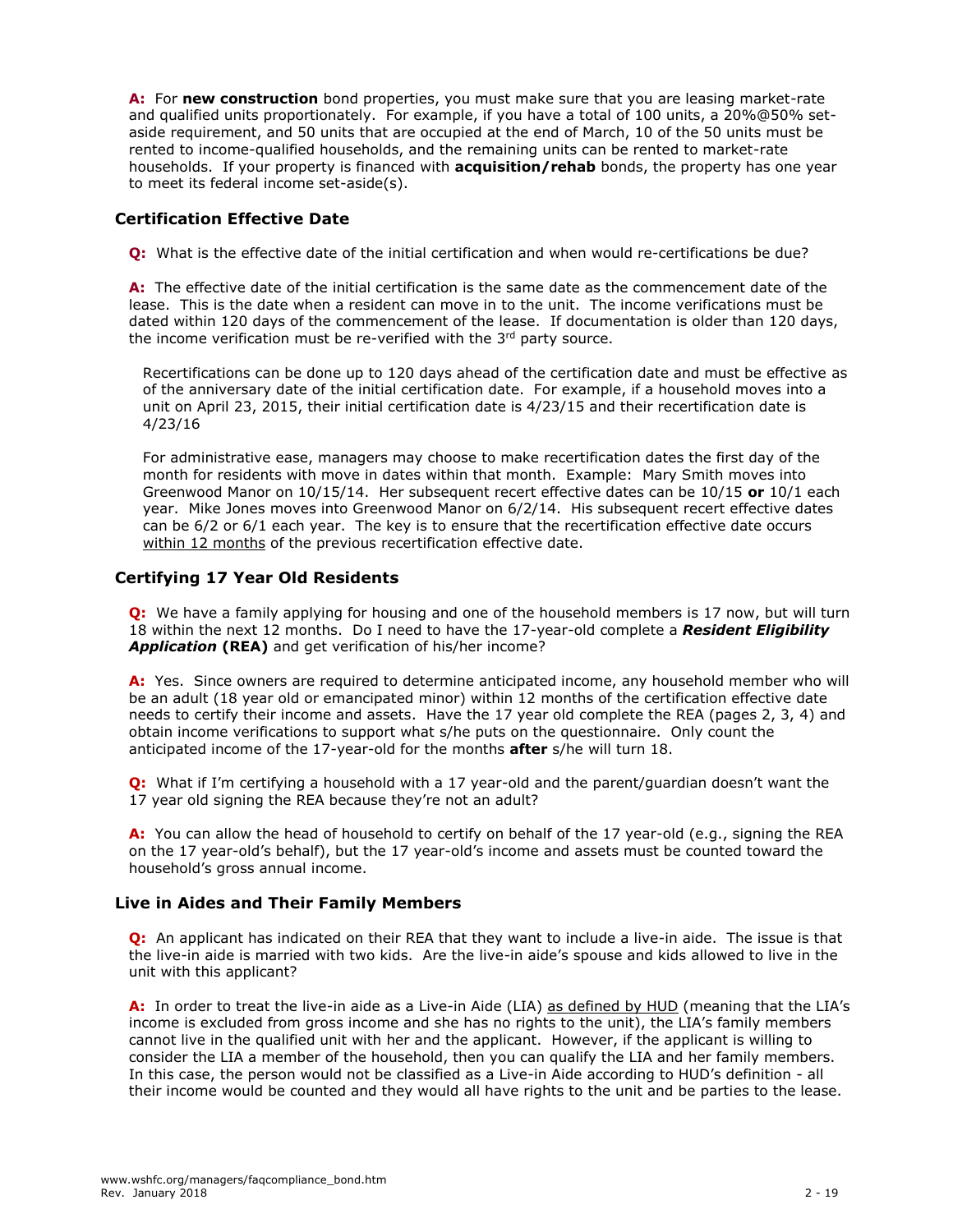# **Changes in Household Composition**

**Q:** A husband and wife qualified at the time of move in. They get divorced and the wife moves out. The husband has a new roommate and their combined income now exceeds the household income limit but is still under the 140% level. Does this household still qualify?

**A:** Yes, because the household was initially qualified and the change in household composition does not constitute a new household since the husband is still residing in the unit.

# **Leases — Co-signers**

**Q:** Is it okay to have co-signers on a lease? Do we count their income for purposes of qualifying the household?

**A:** Co-signers are acceptable as long as they don't sign the lease; they are used solely for financial back-up. Co-signers are not part of the household and have no rights to the unit; their income is not counted toward the household's gross annual income.

#### **Social Security Numbers**

**Q:** Is there any way to income-qualify household members who do not have any verifiable Social Security numbers or alternate numbers?

**A:** Yes. Verifying income of household members without SSN's is difficult, but not impossible. An alternate method of verifying income is to provide picture identification to employers, allowing the employer to verify the individual who works for them and how much the individual earns. The Owner ultimately is responsible for proper documentation of income and must be able to demonstrate that all income has been verified. **NOTE**: Some management companies, funders, investors or syndicators may be more restrictive than the IRS in this matter. You must follow the *more restrictive* rules, if any, that apply to your property.

**Q:** What if I have a household where some or all of the household members do not have Social Security numbers, or other approved citizenship documentation?

**A:** This household could still be eligible. The Bond program does not require proof of citizenship or legal status. As long as the certification process confirms that a household is income-qualified, the household may reside in the property. The property may need to use alternative methods to confirm income sources for affected household members. Individuals with no social security number, no appropriate substitute number (see *Rental Eligibility Application* instructions), or, for privacy reasons do not wish to disclose their SSN, should fill out box #2 of the *Identification Certification* form.

**Q:** Can I ask applicants to provide proof of citizenship or immigration status?

**A:** Yes, but requests must be uniform (all applicants are asked the same questions) and nondiscriminatory.

**Q:** Is a Social Security Number the only acceptable documentation of identity?

**A:** No, several types of documentation are acceptable such as Work Visas, picture identification and Alien Registrations. Additional acceptable documents are listed on the last page of the *Rental Eligibility Application.* 

#### **Acquisition/Rehab Properties Financed with Both Bonds and Tax Credits**

**Scenario:** *A bond property certifies residents at bond closing to meet bond income set-aside requirements (20@50 or 40@60). During the rehabilitation, new residents move in who are also income-qualified. At completion of the rehabilitation, units are Placed-in-Service (PIS). The owner determines when to take credits. S/he may decide to take acquisition credits from the bond closing date or s/he may not take any until PIS. The owner may take Acquisition and*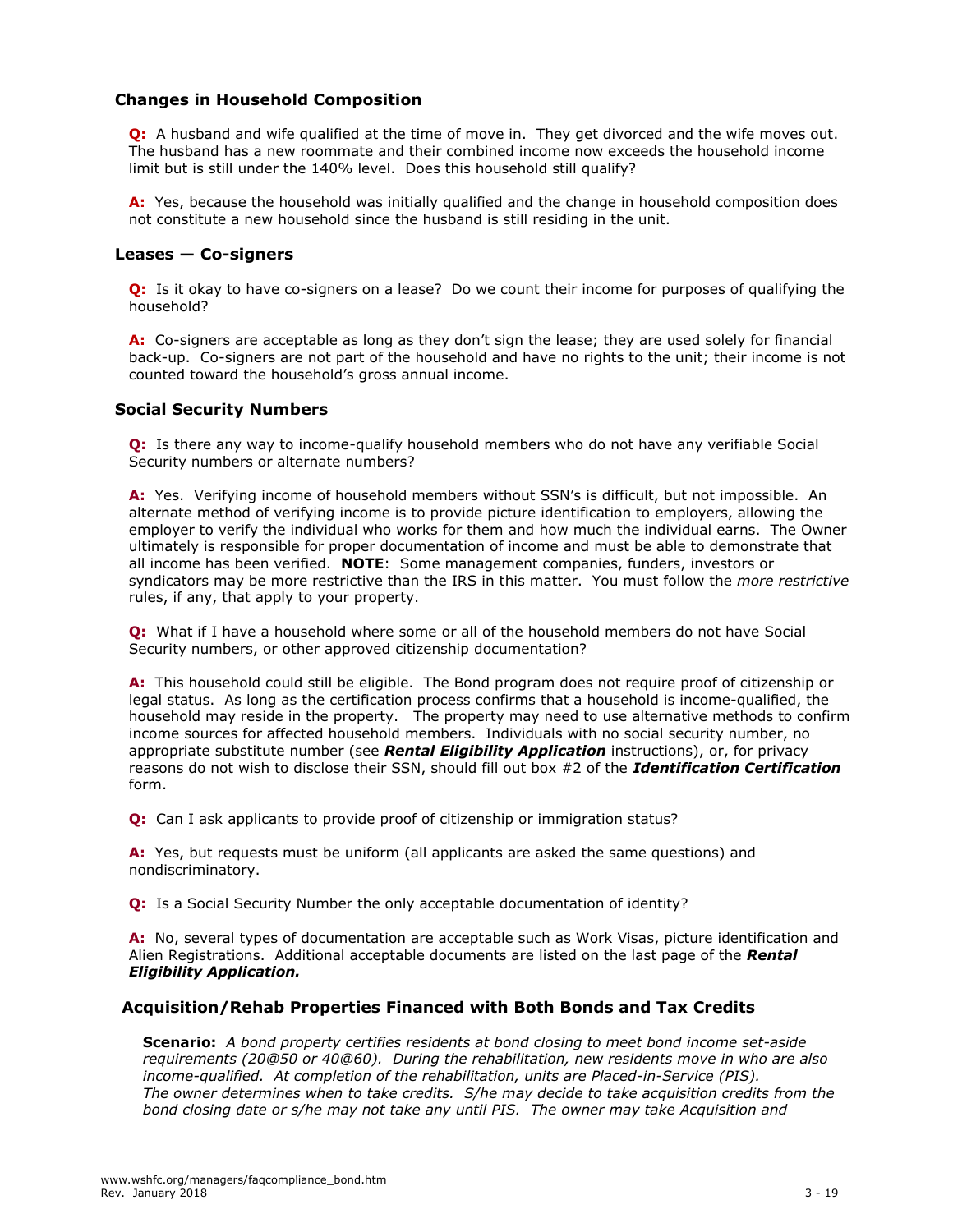*Rehabilitation credits at PIS or wait until the year after PIS to take credits. In the meantime, the owner continues to income-qualify households and re-certify at least annually during the rehab.*

**Q:** Do households that initially income-qualify at bond closing or during rehab remain qualified as long as they are re-certified annually?

**A:** Yes, households qualified at acquisition continue to qualify as long as they are re-certified annually.

**Q:** If the above is true, does it matter when the owner takes credits? At closing (for acquisition), at PIS or the year after PIS?

**A:** The bond closing isn't important. The first year for both the acquisition and rehab credits is the year the rehab is placed in service or, if the owner elects, the following year.

**Q:** If the owner takes acquisition credits from bond closing, do the units need to be rent-restricted in addition to being income-restricted and non-transient?

**A:** Yes, if the owner takes credits from the date of bond closing, the units must be rent-restricted from that date.

**Q:** If the owner doesn't take acquisition credits until PIS, or the following year, can the units be income-restricted for qualification only and not rent-restricted until credits are taken?

**A:** There is no guidance about whether units should be rent-restricted prior to the beginning of the compliance period. However, as a matter of policy, if households are qualified at acquisition, it makes sense to limit the rents at that time as well.

**Q:** Does the owner initially have to sign six month leases with qualified households?

A: Since the owner is eventually taking tax credits, six month leases must be signed with all qualified households at initial move-in. Only bond-financed properties *with no tax credits* may initially sign month-to-month leases with their qualified households. Existing households who remain after bond closing do not need to sign new leases. However, they must be tax credit-qualified and sign the Commission's Tax Credit Lease Rider.

#### **Attracting Low-Income Households to Bond Properties**

**Q:** I am having trouble filling my low-income units at my bond property. What can I do to lease to more low-income residents?

**A:** It is vital for you to have a comprehensive marketing strategy that includes, among other things, multi-media advertisements, open houses, and connection-making with local social service agencies, public housing authorities and other affordable housing providers. Remember that the property must meet its set-aside requirements to avoid potential taxation of the bonds or other penalties. As a result, it may take more than marketing to achieve your low-income occupancy requirements; you may need to lower the rents on qualified units in order to attract and keep low-income residents.

# *INCOME AND ASSETS*

# **INCOME LIMITS:**

**Q:** How are income limits calculated for Tax-Exempt Bond properties?

**A:** HUD annually calculates 50% and 60% limits for the tax credit program, which are also applicable to Bond-only projects. States like Washington which also have additional set-asides (30%, 35%, 40%, 45%) then calculate the limits for those set-asides based on the HUD 50% limit. Limits may go up or down from year to year based on the latest census data and other household income data HUD uses to calculate the limits. As a result of federal legislation passed in 2008, properties which placed in service prior to 2008 are safeguarded from seeing their applicable limits go down. If limits in a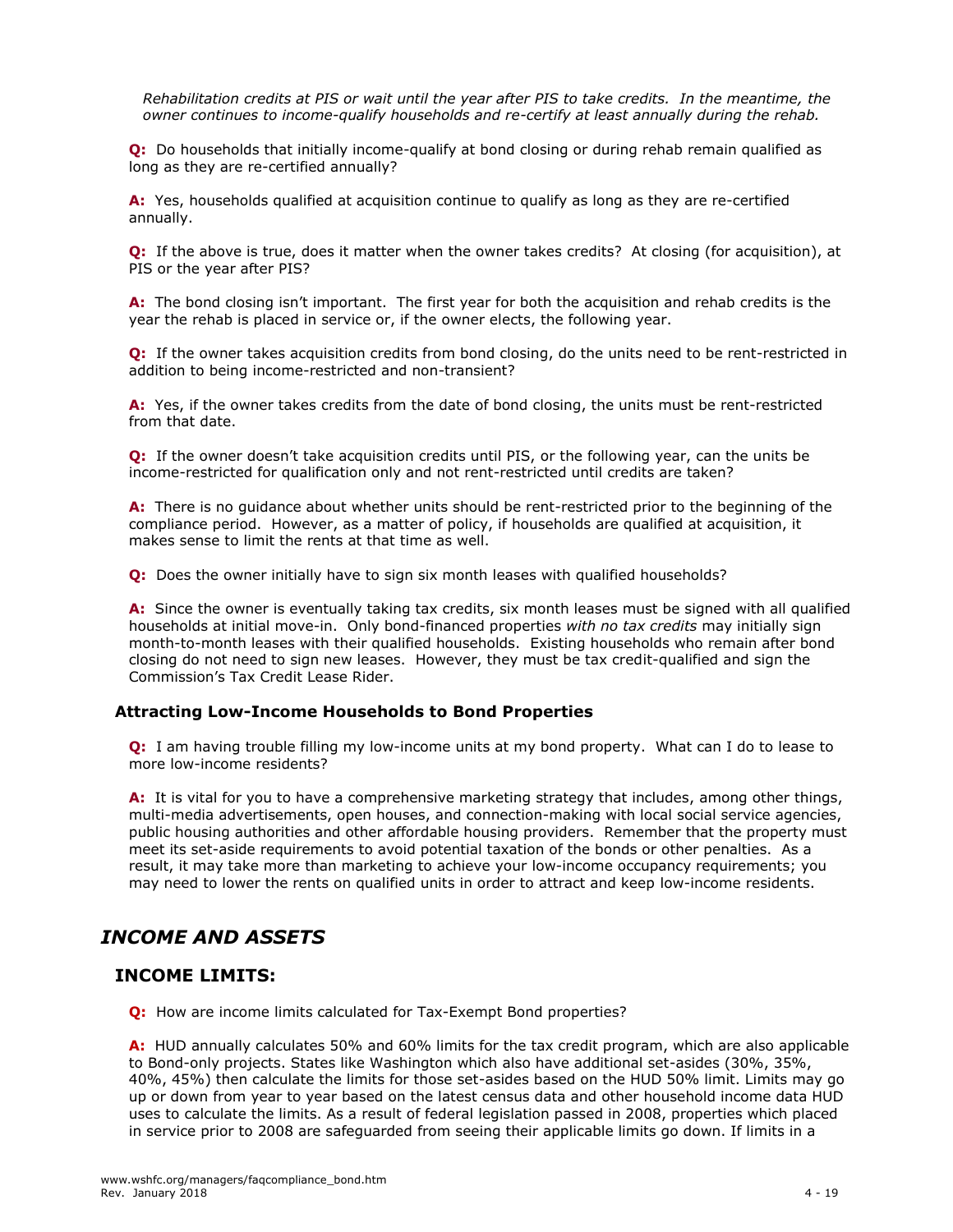particular county go down, pre-2008 properties can use higher "HERA" limits for their properties, rather than the current, lower limits.

**Q:** What if my Bond-only property was funded with assistance from other public funders in Washington State?

**A:** If your property is monitored by additional public funders, your property will be required to apply the lowest income/rent limits to each household, depending on which funder is involved, and which set-asides are shared by which funders. At this time, all other public funder agencies use HUD's Section 8 income/rent limits for their properties. HOME units use HOME income/rent limits.

**Example:** Happy Valley Apartments is funded by WSHFC, the State Housing Trust Fund, and King County. The property has three income set-asides – 30%, 40%, and 50%. The 30% and 40% setasides are shared by all three funders, while the 50% set-aside is required only by WSHFC. For 30 and 40% households, the owner must compare the Section 8 and Bond-only limit sets and apply whichever amounts are lower. Since only WSHFC requires the 50% set-aside, the owner can apply Bond-only limits to any 50% household.

**Q:** Are the tax credit income limits the same limits that are used for Tax-Exempt Bond projects?

**A:** Yes. Tax-Exempt Bond projects have no rent limits, but are subject to income limits at 50, 60 and 80% AMI. The applicable limits are posted on the Commission's website.

**Q:** If limits decline, what date do I use to set my income limit floor?

A: For Bond projects, use the Bond Closing Date.

#### **Annual Income Limits for Nine or Ten Person Household**

**Q:** Where can I go to find the income limits for a 9 or 10 person household?

**A:** Income limits are found on the Commission's website. The base for a household of four is 100% of median income levels for the project's county. This base number is then adjusted up 8% for each additional household member; so, the figure for an 8 person household is 132% of median, 9 persons is 140% of median, and 10 persons is 148% of median, and so on.

# **INCOME CALCULATIONS AND VERIFICATION:**

#### **Rules for Rounding**

**Q:** How/when should I round a household's income and/or assets during calculation?

**A:** Per HUD, round only the **final total** household gross income amount. Example: Mary Smith receives \$944.60 per month in pension benefits, and \$250.00 per month in gift income from her daughter. She also receives \$150.33 in asset income per year. Calculate the annual amounts as follows:

 $944.60 \times 12 = 11,335.20$  $250.00 \times 12 = 3,000.00$  $150.33 \times 1 = 150.33$ 

Add all annual amounts together. In this case, the total gross annual household income is \$14,485.53. Because the final total is greater than 50 cents, the final total should be rounded to \$14,486.00.

### **Acceptable Income Verifications**

**Q:** Can we use documentation provided by the applicant/resident to verify income?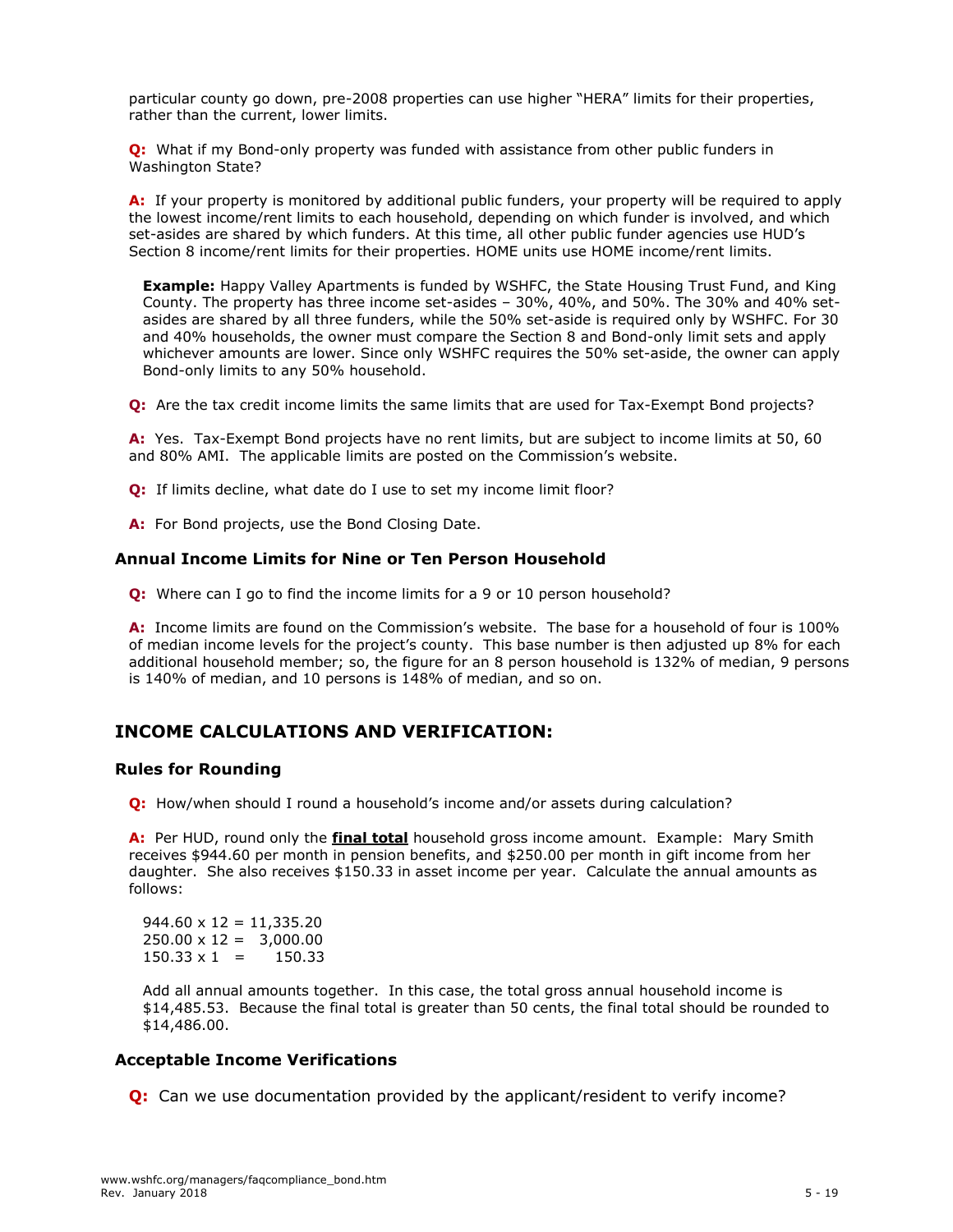**A:** Printed statements from state or federal agencies may be used to verify income as long as they are current within 120 days of the certification date and provide all of the necessary information. (Note: we will accept statements or printouts from Social Security beyond 120 days that show the set gross benefit for the current year.)

**Q:** Can we accept pay stubs in lieu of an Employment Verification?

**A:** We will only accept pay stubs in lieu of an Employment Verification when three (3) documented attempts to obtain a verification over a 2 week period fail.Documentation of the attempts must be submitted with the pay stubs.

Note: see below for instructions on using The Work Number or other  $3<sup>rd</sup>$  party verification companies.

# **Anticipated Social Security Income**

**Q:** If an applicant anticipates Social Security Income on their application but benefits have not been awarded yet, do we still have to verify and count the income?

**A:** Please be aware that if someone states on their REA or Income Asset form that they are applying for SS/SSI benefits within the next 12 months, you MUST attempt to verify what those future benefits might be. See below:

- 1. When someone indicates that they have or will be applying for SS/SSI benefits, you need to ask them when they expect to receive it and how much they expect to receive and document this in the file. If they know they will be receiving SS/SSI benefits of any kind in the near future, then you must count that income.
- 2. If they are of retirement age and have applied or plan on applying within the next 12 months for Social Security (SSA) benefits you must have them go onto the Social Security website at <http://www.ssa.gov/retire/estimator.html> and use the Benefits Estimator to estimate their benefit income.
- 3. If they have applied for Social Security Disability (SSI) you need to ask them if they have received anything back from SSI. If so, request a copy to see the status on their claim. If they have not been denied, then you must assume that they will be getting the full SSI benefit as income for the next 12 months. If they have been denied, ask if they have filed an appeal. If so, request anything that they have showing the status of the appeal. If there is no conclusive documentation that they may win the appeal, then you do not need to assume any SSI benefits. If they have an attorney working on the appeal for them you should request a statement from the attorney regarding the status of the appeal and likelihood that SSI will be obtained and at what amount – count this accordingly. If they indicated that they will be applying for SSI disability benefits you do not need to count any, as this process usually takes several months or longer before benefits are awarded.
- 4. If the household has immigrated or refugee and applied or plans on applying for SSI, you must assume that they will be getting the full SSI benefit as income for the next 12 months.

NOTE: An applicant who is widowed or divorced may be eligible to receive the higher of their own SS benefit amount or that of their deceased or ex-spouse. Therefore if an applicant is recently widowed or divorced their SS benefit amount may increase.

# **Basic Allowance for Housing ("BAH") for Military**

**Q:** Is [Basic Allowance for Housing \(BAH\)](file://///tinos/allstaff/wshfc/managers/Other/BAHExcludedProperties.pdf) for military excluded from income for purposes of income qualifying a household?

**A:** It is at properties in the following counties that placed in service after 7/30/2008: Kitsap, Mason, Jefferson, Pierce, King, Island and Snohomish. BAH must be included in income calculations at properties in these counties that closed/placed in service before 7/30/2008 and at all properties in all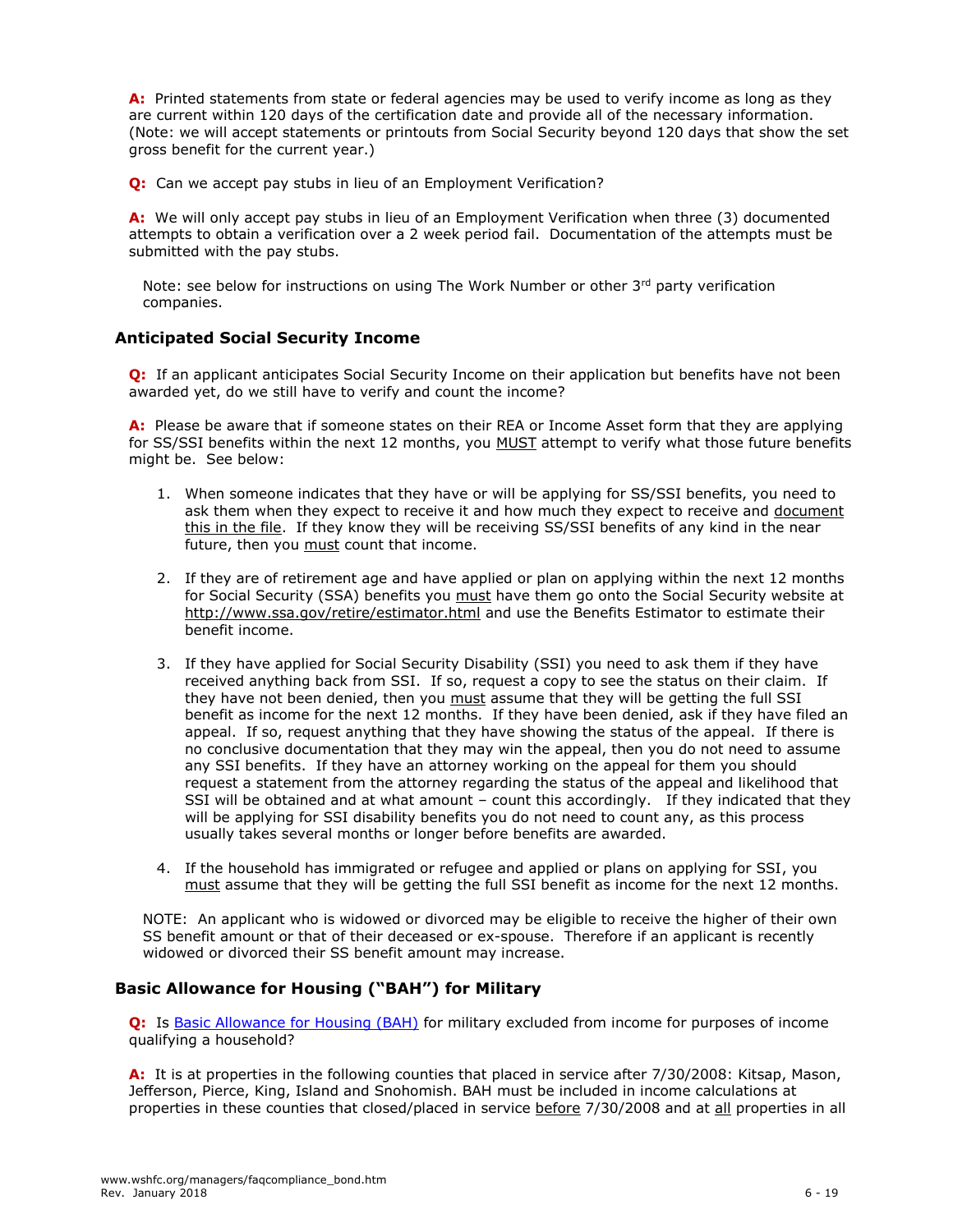other counties in Washington. You can find the Bond closing date/Placed in service date for your property on the Commission's income and rent limits web page.

#### **History of this exclusion**:

- $\circ$  July 2008 The exclusion of BAH in the seven counties listed above was introduced as part of federal legislation (Sec. 3005 of HERA). It applied to all LIHTC properties within the specified counties for certifications effective until January 1, 2012.
- o Effective January 1, 2012, the exclusion of BAH from income was **only allowed at projects in the counties listed above which placed in service between 7/30/08 and 1/1/12**. A list of the affected properties was posted on our website.
- $\circ$  Effective December 31, 2012, as part of the American Tax Payer Relief Act of 2012, the exclusion of BAH for all properties in the selected counties was extended until January 1, 2014.
- $\circ$  Effective December 16, 2014, a one-year extension of the tax extenders bill was passed retroactively for 2014.
- $\circ$  Effective December 15, 2015, the PATH act made the exclusion permanent.

# **Changes to Minimum Wage**

**Q:** If an applicant's wages might soon be affected by a minimum wage increase (either state or local), how do I verify the change?

**A:** If there is an imminent change to the minimum wage in the area where an applicant/resident is employed, a property manager should pay close attention to whether or not the employer has indicated an anticipated increase in the rate of pay on the *Employment Verification* form. If the employer says yes, then count the wage increase as of when the employer plans to implement it. If the employer indicates there will not be a change in the employee's rate of pay, then WSHFC does not require that one be added to the calculation. There are many variables in some of the minimum wage increase rules and WSHFC does not expect property management to automatically include a raise based on minimum wage publications for any particular area of the state.

If an employer indicates no anticipated change, but a property manager wishes to verify whether an imminent change to minimum wage will affect an applicant/resident's rate of pay, if the employer indicates they are not sure about a raise, or if the employer will not complete an *Employment Verification* form, the property manager should use the *Income Verification/ Clarification by Telephone* form to ask the employer if they are anticipating an increase in the employee's wages due to a change in the minimum wage or for any other reason within the next 12 months.

# **Treatment of VA Disability Income**

**Q:** Do we still need to count disability income from the Veterans Administration in calculations of household income?

**A:** Yes. However, deferred income payments from the VA, whether received monthly or in lump sums, are excluded from income. This does not apply to pension or regular, non-deferred disability payments. Lump sums are counted as assets.

#### **HEN Program Assistance Voucher**

**Q:** Should assistance from the Washington State Housing and Essential Needs (HEN) Program be counted as income?

**A:** No. WSHFC confirmed that all funds go directly to the landlord or utility company; the recipient does not receive a cash benefit and the recipient does not have to report the assistance to the IRS.

# **Child Support**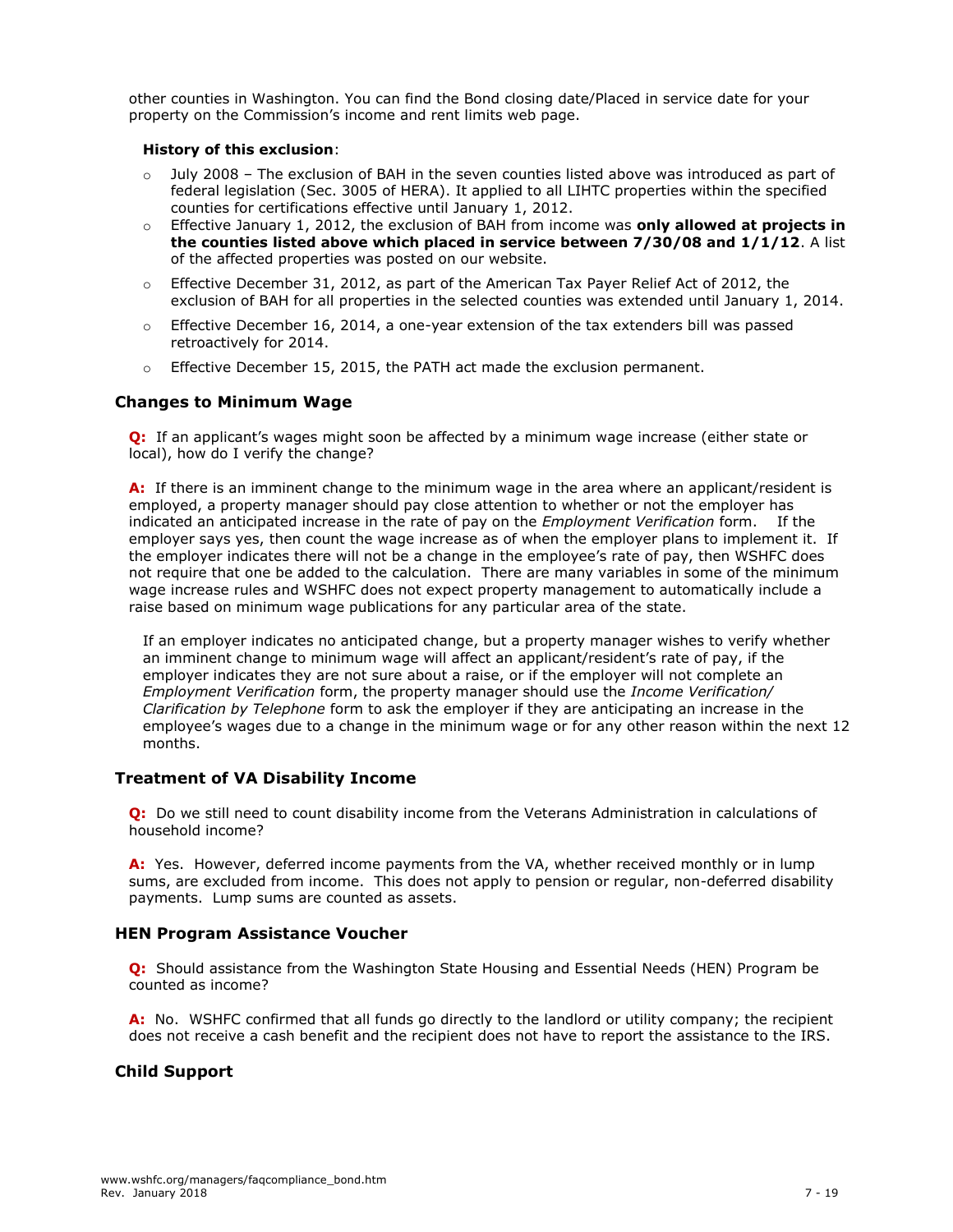**Q:** How do you handle single parents who have dependents living in a unit with them, but receive less than a court ordered child support amount, OR, are recently separated and have no court order for support?

**A:** Use our *Child Support Affidavit* form to document 1) the amount of support owed; 2) the amount actually received and projected to be received in the next 12-months; and 3) that reasonable attempts have been made to collect support. The form must also be notarized.

Owners may have more stringent requirements regarding child support. However, we encourage Owners not to deny housing simply because the parent has failed to complete or not had time to complete all possible collection efforts.

# **EIV System Verification**

**Q:** Can I send WSHFC EIV documentation as proof of a household's income?

**A:** No.

#### **Estrangement Certification and Income**

**Q:** What is the WSHFC *Estrangement Certification Form* used for?

**A:** This form may be used for married individuals who are physically separated from their spouses and who receive no income or support from the spouse. This would include victims of domestic violence. To remain eligible the spouse cannot become part of the household for at least six months. In these situations it is not necessary to verify income of the absent spouse or to count the income of the spouse in total household income as they are not considered part of the household.

#### **HUD & RD Income Verification**

**Q:** If a HUD-regulated or RD-regulated property uses HUD- or RD-approved forms to verify household and income/asset info, do they still need to complete Commission verification forms?

**A:** The only additional forms you need to complete are those associated with Commission Special-Needs Commitments for Homeless, Farmworker, or Disabled households, the *Student Certification*  form, and the *Tax Credit Lease Rider*. Proof of age would also be required on elderly properties.

**Q:** For a household whose income I verified using HUD/RD forms, can I just send WSHFC the 50058/59/RD-3560-8?

**A:** No. A HUD or RD resident certification packet must include all the following:

- HUD 50058 or 50059 or the RD 3560-8
- Income and Asset Questionnaire for all adults (HUD/RD form or WSHFC's REA)
- Third-party verifications of income (cannot come from EIV)
- Third-party verification of assets or the *Sworn Statement of Net Household Assets,* as appropriate
- WSHFC forms for any WSHFC Special Needs Commitments at the property
- WSHFC Student Certification form
- WSHFC Tax Credit Lease Rider

#### **Post 9/11 GI Bill (also known as Post 9/11 VEAA)**

**Q:** Is educational assistance that is part of the Post 9/11 GI Bill counted as income? What if part of the assistance is in the form of a housing allowance?

**A:** Per HUD guidance, Post 9/11 GI benefits for tuition and books **are not counted** as income, even if the household is receiving Section 8 assistance. The housing allowance should not be counted as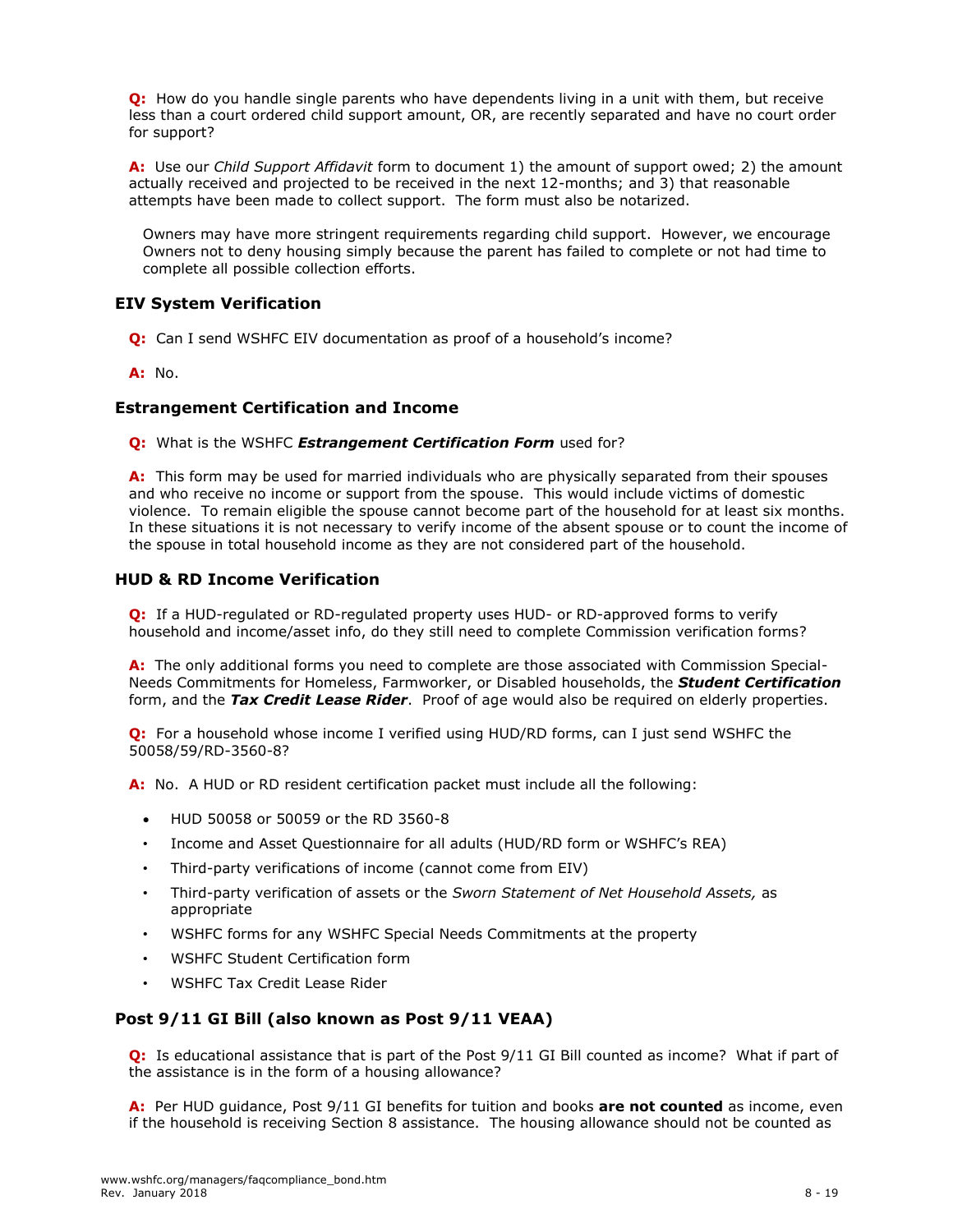income, based on IRS guidance that the benefits should be treated as a whole and not as separate components.

# **Rental Assistance**

**Q:** Should Owners include rental/housing assistance when determining household income?

A: It depends. Rental subsidy from a city, county or state government source that is sent directly to the Owner is not considered income to the resident. For example, funds allocated to Owners from municipal/State 2060 or 2163 funds that are used to supplement household rents should not be counted as income to that household. The Owner should verify that the government source also does not consider the supplement as income to the individual and would not be issuing 1099s to those individuals. Rental assistance from a non-government source, such as a church, charitable foundation, or individual, should be counted as income. Any assistance received directly by the resident is counted as income.

# **Self-Employment**

**Q:** How do I tell if someone is self-employed?

**A:** If someone gets a 1099 or 1099-MISC instead of a W-2, then that person is considered selfemployed. If the person is unsure how their income is categorized, contact the employer to see if they will complete a *Verification of Employment* form.

- **Q:** How is income for UBER or LYFT drivers categorized?
- **A:** UBER/LYFT drivers (or anything similar) are considered self-employed.
- **Q:** How do I verify the income of someone who is self-employed?

**A:** The applicable household member must complete a *Self-Employment Verification* form and provide required supporting documentation. If they have been self-employed long enough to have filed a tax return, then this documentation should include a signed Return along with a Schedule C. If they have not been self-employed long enough for the income to show on a tax return, they should provide a Profit and Loss Statement along with any applicable back-up documentation. For example, UBER/LYFT drivers should provide a printout showing their monthly income.

**Q:** So if someone is newly self-employed and just gives me a Profit and Loss Statement, I can call them qualified, right?

**A:** Not necessarily. For the protection of your owner's credits, you should be very careful when verifying self-employment on a new business. You may wish to ask for a previous year's tax return and/or a statement from Employment Security to confirm that the applicant's previous wages are in line with their projections for the next 12 months (since you have no third-party verification of the projected income, just the applicant's statement) and that they are not already employed elsewhere or are already running another business that may impact your income calculations.

#### **Student Income**

**Q:** Do I count all of the income from a fulltime student over 18 when calculating the households' annual income?

**A:** If the student is employed but *is not* the head, co-head or spouse, and is a dependent of the Household, you count only the first \$480 of their wages for the entire 12-month period. Also, count **all unearned income** (Social Security benefits, TANF, unemployment, etc.) for any students. Verification of fulltime student status is required.

For students who *are* the head, co-head or spouse, count all earned and unearned income.

**Q:** Is student financial assistance considered income for purposes of qualifying a household for a tax credit unit? If so, what parts do I count?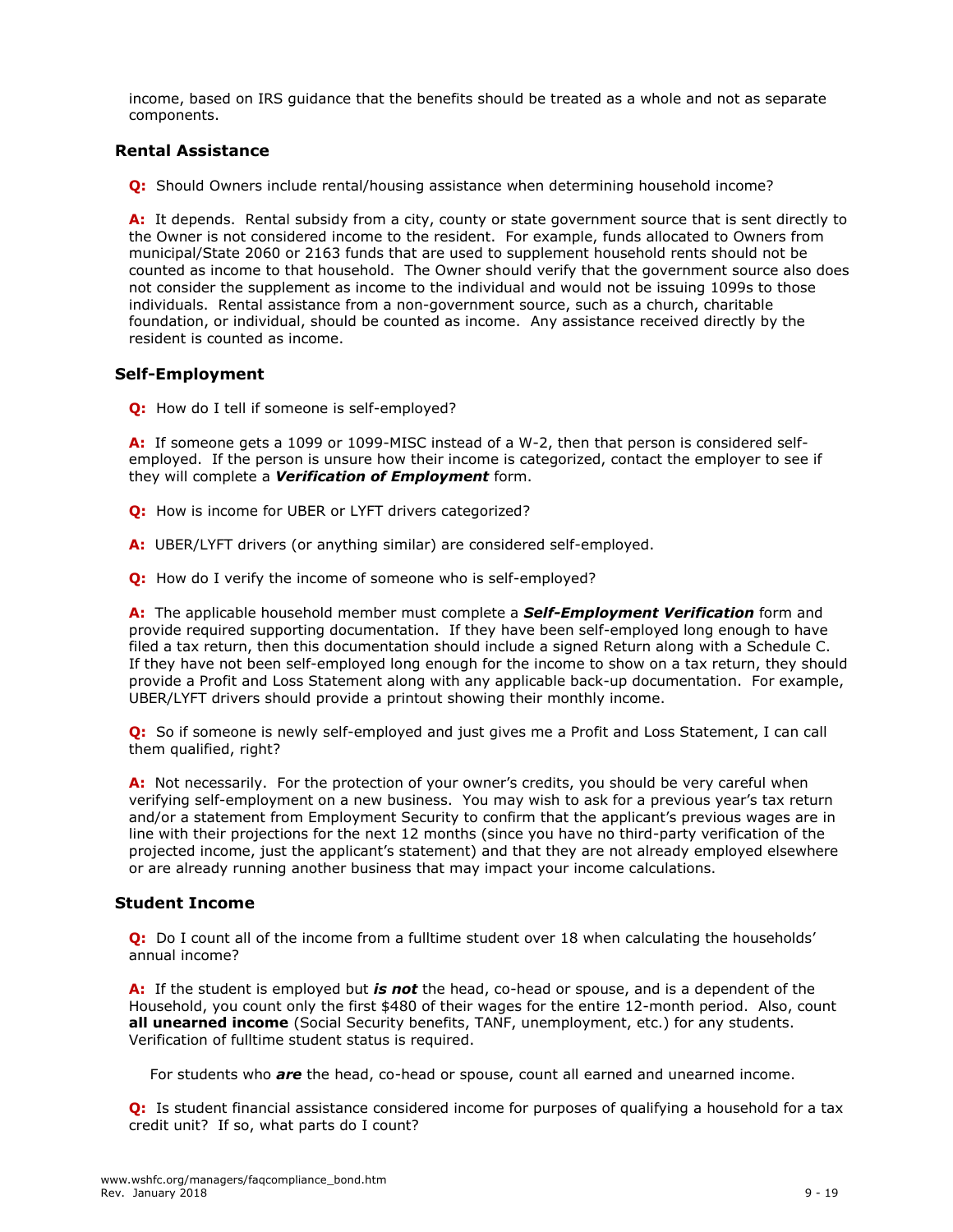**A:** No, **unless** the tax credit unit or resident is receiving some form of Section 8 rental assistance (e.g., Project-Based Section 8, or Housing Choice Voucher).

If the student receives some form of Section 8 rental assistance, you must count as income any amount of assistance **that is in excess of** the amounts which cover tuition and any other required fees and charges. If the student is over the age of 23 and has children or the student is living with his/her parents who are receiving Section 8, **all** financial assistance is **excluded** from annual income determinations.

For additional information about how to count a student's financial assistance, see Chapter 5 of HUD's Occupancy Handbook 4350.3. Also see HUD's PIH Notice 2015-21, published in December 2015, which provides good examples of how to define "required fees and charges."

# **The Work Number for Everyone**

**Q:** The Work Number no longer offers free verifications to affordable housing properties. Are we allowed to use pay stubs instead of obtaining a verification from this or other companies like it that charge a fee?

**A:** The bottom line with income verification is to show us that you attempted to obtain **third-party documentation**. Accordingly, when verifying wages for an employee whose employer utilizes The Work Number:

- 1. Send the Commission's *Employment Verification* form to applicant's employer.
- 2. If no response to *Employment Verification* form or the employer redirects you to The Work Number or other agency, contact the employer by phone to follow up using the Commission's *Income Verification/Clarification by Telephone* form. At the very minimum, try to get the applicant's job start date from the employer and confirm that employer only uses The Work Number.
- 3. Obtain enough pay stubs from applicant to show their wage activity for at least the past 3 months.
- 4. From the pay stubs, determine the resident's current pay rate and YTD information. If pay stubs do not give you enough info to determine the YTD wages or you do not have the job start date, you will need to obtain a printout from The Work Number other agency to calculate YTD wages. Once you have both current and YTD wages, use the higher amount to determine annual gross income for the applicant.

**Q:** Can I charge the cost of obtaining the third party verification back to the applicant/resident?

**A:** Yes, it is permissible to pass the cost of obtaining the verification back to the applicant/resident. If an Owner/Management Company does not wish to use The Work Number they must follow the steps outlined above.

**Q:** Do I have to get pay stubs if I have a verification from The Work Number or other agency?

**A:** It is always a good idea to get at least one pay stub to compare to the information provided on The Work Number or other agency verification printout. We have found that the verifications are not always complete or correct.

# **VA Aid & Attendance**

**Q:** Do I have to include VA Aid & Attendance Benefits in household income?

**A:** According to HUD's RHIIP Listserv Posting #284, any money received by the family that is specifically for, or in reimbursement of, the cost of medical expenses for any family member is excluded from annual income. Because of this, the owner must verify any amount provided for A&A which is used for medical expenses and exclude the verified amount. Any portion of the benefit not being used for medical expenses must be included as income.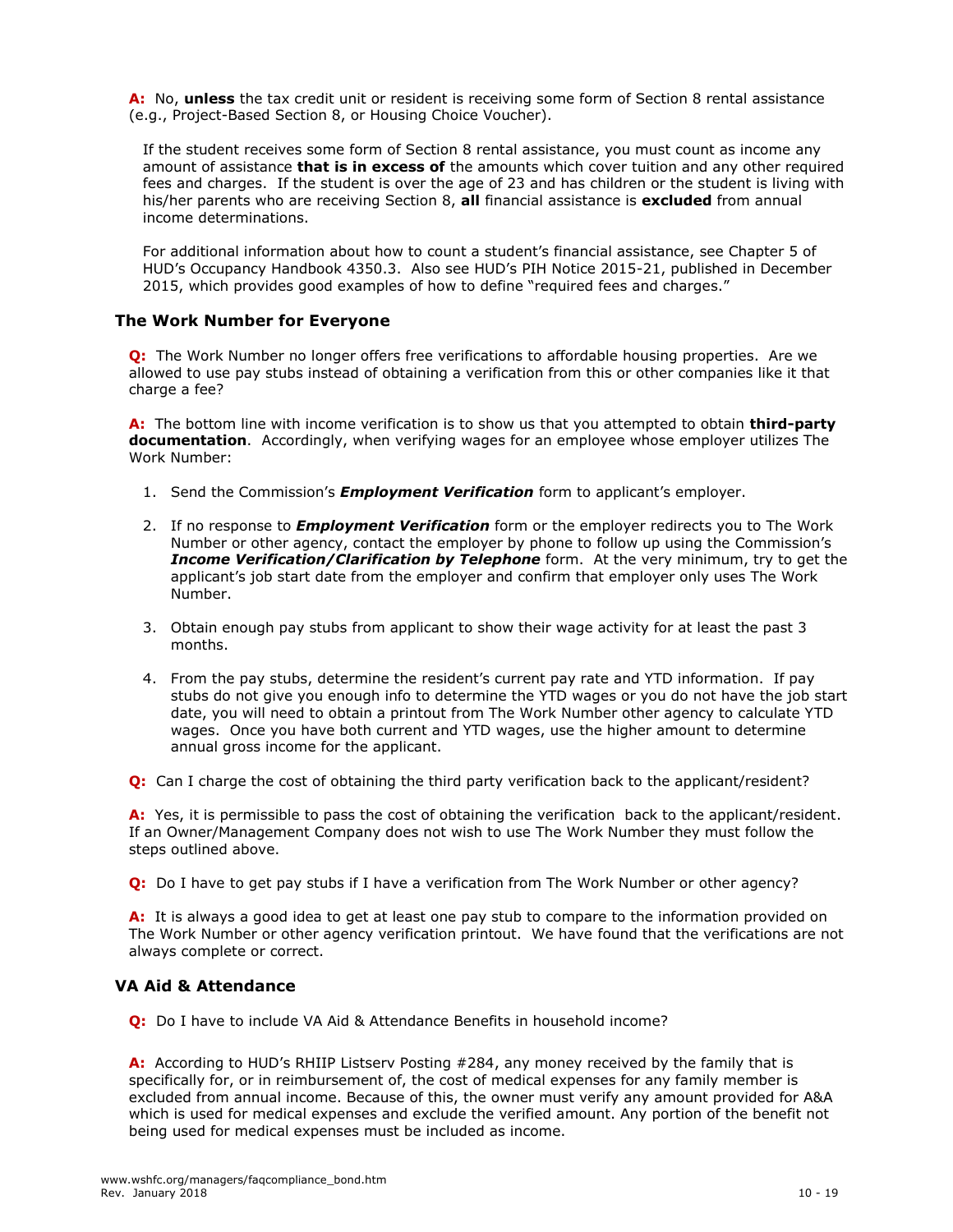# **Zero Income**

**Q:** How do I verify the circumstances of an adult household member with no income from any source?

**A:** The individual must complete the *Certification of Zero Income* form and provide written explanation of how they will pay their rent and living expenses.

**Q:** A prospective resident does not currently have a job and has no other income. However, he or she is looking for and expect to find a job soon. How do I calculate their income?

**A:** Generally, the Owner must use current circumstances to determine anticipated income. Thus, the property Owner would calculate the resident's projected annual income by annualizing the resident's current income. If the current income is zero, then the annualized income is zero. However, if written third-party verification confirms that changes are expected to occur during the next 12 months, then the property Owner should use that verification to determine the total anticipated income. Thus, if the prospective resident is now earning zero, but is under contract to start a job mid-year, and anticipates receiving \$12,000 in income from that job during the year, then \$12,000 should be included as income. If the prospective resident is receiving unemployment, calculate it for 52 weeks or until the planned start date of another job. However, we will accept alternative calculations if your investor/syndicator has stricter requirements.

# **ASSETS CALCULATIONS AND VERIFICATION:**

# **Debit Cards not Associated with Checking or Savings Accounts**

**Q:** We sometimes see applicants who have their government benefits or other forms of income deposited directly onto a debit card that is just a cash card, it doesn't connect to a checking or savings account. How do we verify the amount of money on these cards?

**A:** A print out from an ATM or similar machine which shows the card number and the balance on the card is sufficient for verification. Count the balance on the card as an asset. If money is being deposited on the card on a **periodic** basis (e.g., Social Security benefits, regular family cash assistance), count the periodic payments as income, and verify them based on what type of income they are.

#### **Different Imputed Interest Rates**

**Q:** HUD recently announced it would adjust the passbook interest rate by which we determine the percentage of imputed assets to count. It may now change as often as annually. Will WSHFC change the imputed interest rate on all their forms going forward?

**A:** No, WSHFC will keep the imputed interest rate at 2% on its forms. This is because in the vast majority of cases, a fluctuation of the imputed interest rate will not cause a household to be ineligible for a Bond unit. We are fine with owners/managers using the actual HUD imputed interest rate in their asset calculations; be sure to note clearly on all calculations if you are using an amount other than 2%. Making revisions on the HEC by hand to show a different interest rate is fine.

#### **Asset with Multiple Owners**

**Q:** A recent applicant had a Certificate of Deposit (worth \$100,000) she divided into quarters, distributing three portions to three other people (not members of the household), and keeping one portion for herself. She did this one month prior to moving into our property. How should we value this asset?

**A:** Include the entire amount of the CD when determining the applicant's income, but separate it into two different asset categories. The amount the applicant currently owns (\$25,000) should be counted as a regular asset and the earnings calculated accordingly. The \$75,000 that was given away should be counted as *an asset that was disposed of for less than fair market value*. It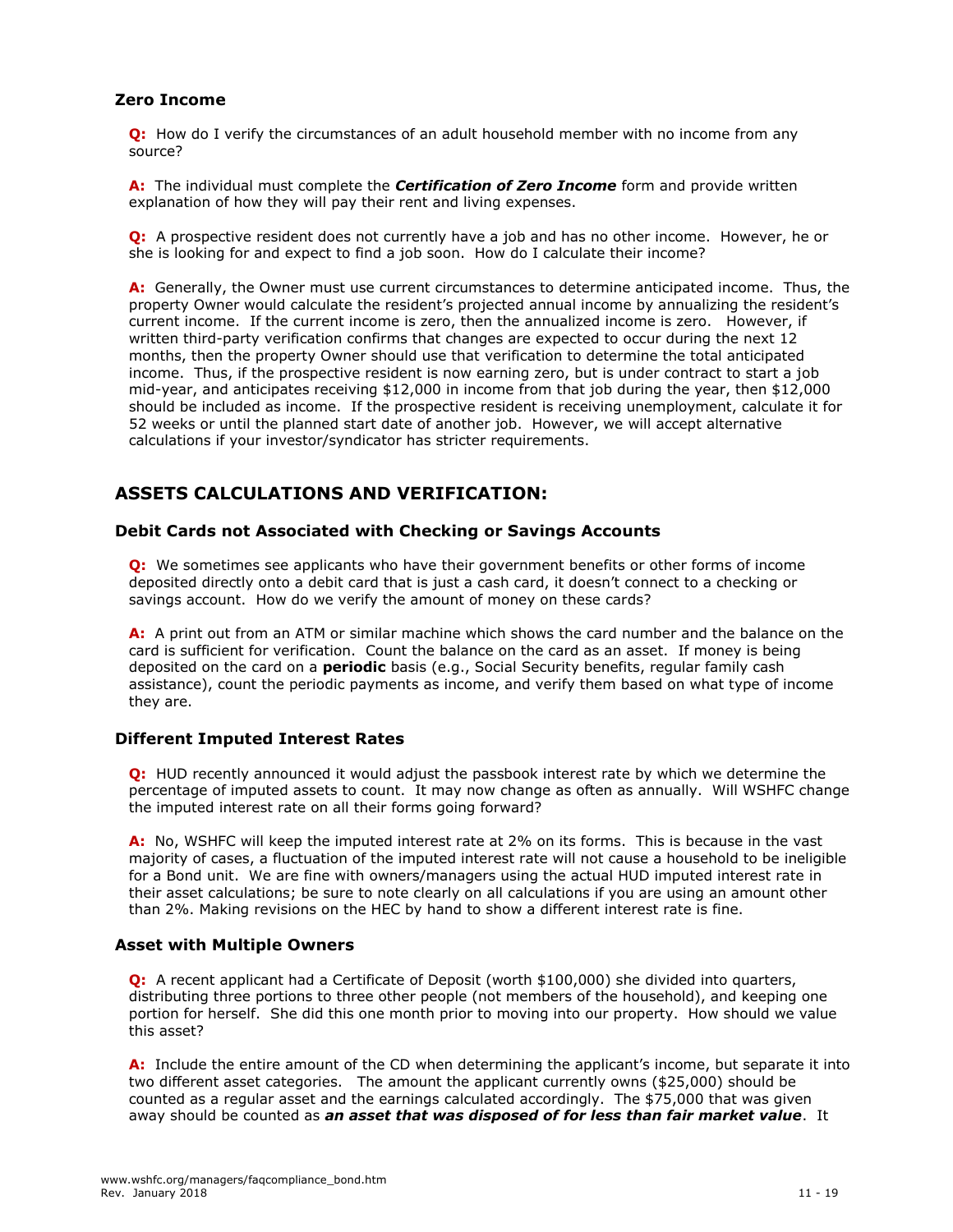should be counted for two years from the date of disposal, so count the \$75,000 at initial qualification and at the first annual recertification.

# **IRAs, 401(k) Accounts, Annuities**

**Q:** When valuing an asset, do I need to determine the resident's original investment?

**A:** No. To determine the value of an asset, start with the current value of the asset (annuity or IRS balance) and deduct any fees and penalties for converting to cash, plus any tax penalties.

Example: Ms. Hanson has an annuity with a current value of \$68,000, earning annual interest of approximately 4.85%. If Ms. Hanson withdraws the balance, she would need to pay \$7,500 in surrender fees plus \$2,500 in tax penalties.

The cash asset value of her annuity for purposes of determining her total assets is \$68,000 minus \$10,000 = \$58,000 (added to other assets to determine the imputed interest).

The income from Ms. Hanson's annuity is  $$68,000 \times 4.85\% = $3,298$ .

**Q:** Do I need to count the Required Minimum Distribution (RMD) on an IRA account as income?

**A:** Not if it is taken in one lump sum annually. Regardless whether the resident spends the RMD on vacation, new household items, or basic necessities, the income is not counted. If the resident decides to re-invest the money, or deposits the money into a savings or checking account, it will show up as an increase to the resident's assets. In this case, the IRA itself is counted as an asset.

If a resident chooses to take the annual RMD or any other asset as periodic payments, then the asset/RMD is counted as income. In this case, **do not** count the balance of the asset account as an asset – this would result in having counted the asset twice.

**Q:** How does WSHFC define the term "periodic"?

**A:** "Periodic payments" are those withdrawals or disbursements of income which occur at regular intervals, and occur two or more times per year.

# **Real Estate Valuation**

**Q:** Do I need to get a market analysis to verify the value of real estate owned by an applicant?

**A:** The goal is to obtain approximate market value and to document your reasonable attempts to get this information. Acceptable verification includes: Copies of real estate tax statements (including those obtained from online county property valuation or real estate valuation tools); a Realtor's record of recent comparable sales in the real estate's vicinity; letters from realtors. One good indicator of value is a copy of the listing agreement if the property is currently for sale. The best indicator of actual value would be a copy of the HUD-1 Statement issued at closing, showing net proceeds to the seller.

In the event that there is a significant difference between the appraised and the market value of a property, and the applicant is close to the income limit, you might want to think about a market comparison, but it is not necessarily required. If all else fails, document the file with attempts to get information, and use a self-certification as the last option.

**Q:** Does market value equal the asset's cash value?

**A:** No. You must deduct the total amount of mortgages plus the cost of selling the real estate to determine the cash value of an asset.

**Q:** What if the resident sold the real estate on a contract and receives payments on a mortgage or Deed of Trust?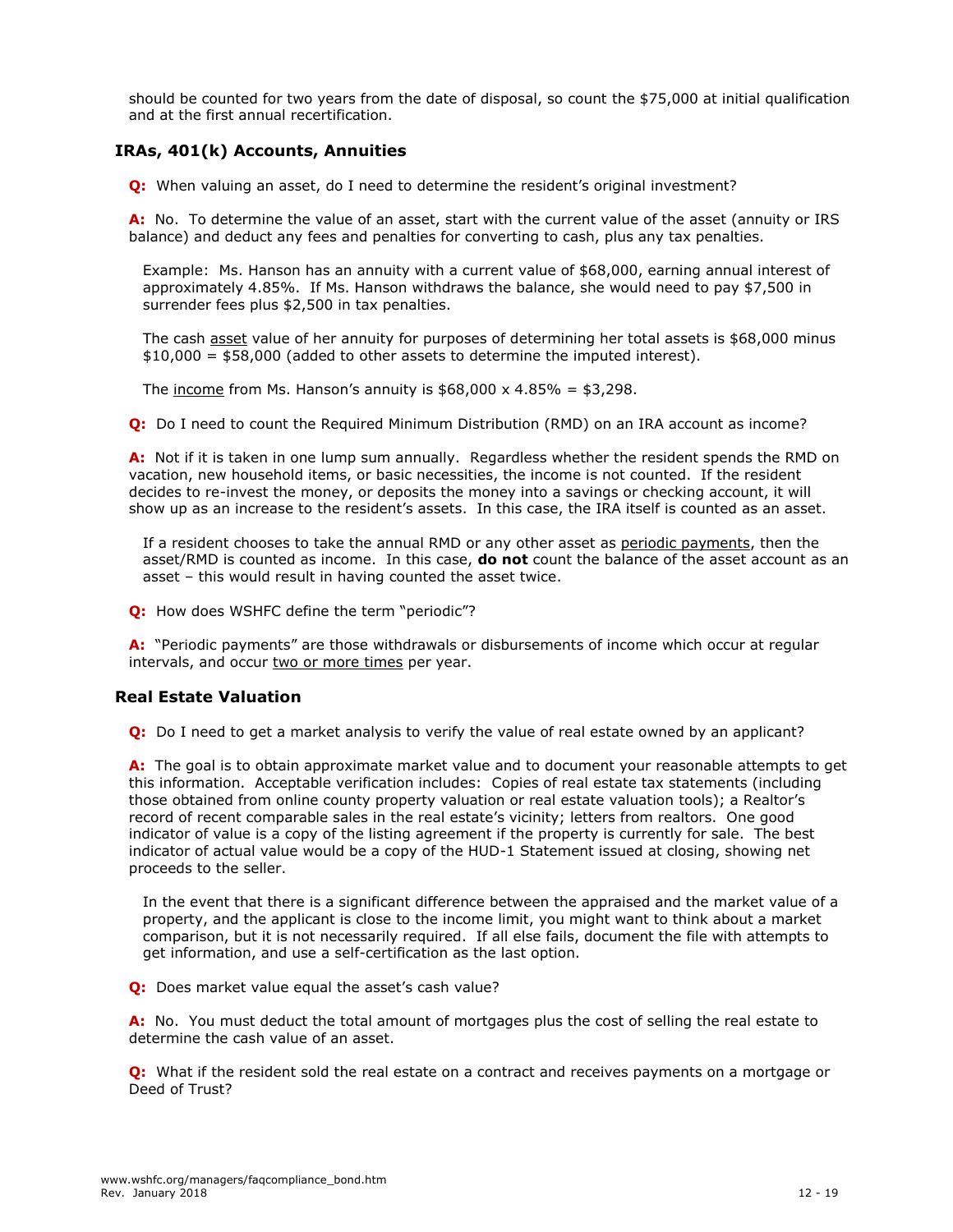**A:** The mortgage or Deed of Trust current value (amount owed to resident holding the DOT) is considered an asset. If the resident receives monthly principle and interest payments, the interest portion of those payments must also be counted as income.

**Q:** What do I need to get to prove that a house is in foreclosure? Is a notice on a credit report enough?

**A:** No. Foreclosures are handled by a trustee. The type of proof that you need depends upon the type of foreclosure.

- 1. Regular Foreclosure Notice of Sheriff Sale
- 2. Deed in Lieu of Foreclosure Copy of the Deed
- 3. Judicial Foreclosure Notice of Sheriff's Sale
- 4. Short Sale (before foreclosure for less than what is owed)

#### **TYPE Proof Required**

HUD1 Settlement Statement (Agreement from lender)

**Q:** Do I subtract the amount the household lost in the foreclosure from the Adjusted Gross Income?

**A:** No, you would not subtract the amount lost in a foreclosure when figuring income. Provided the foreclosure can be documented, no adjustment to income should be made for the house--positive or negative.

# **Timeshare Properties**

**Q:** A prospective resident has a vacation timeshare that she occasionally rents to the public. Do I include the rent that the resident will receive when determining the resident's income? Is there anything else I need to know about vacation rentals or other like assets?

**A:** A vacation timeshare is considered an asset. Therefore, income includes any amount to which household members have access. If the **total** cash value of all the household's assets is more than **\$5,000**, then income includes the greater of a) the actual amount of money derived from the asset or b) 2% of the market value of all the household's assets (called the HUD imputed income amount). For example, "Sally" has an interest in a timeshare and the market value of her interest is \$25,000. Two percent of \$25,000, or the imputed income amount, is \$500. Sally occasionally rents the timeshare out, and next year, Sally expects to receive \$200 in rental income after paying all expenses. Because the imputed income amount is greater, you must include \$500 in Sally's gross annual income estimation.

# *SPECIAL-NEEDS HOUSING COMMITMENTS*

#### **Persons with Disabilities Commitment**

**Q:** What is the definition of a Disabled person for purposes of meeting my projects' commitment to serve persons with disabilities?

**A:** WSHFC follows HUD's definition of Disabled or Disability which is described as a physical or mental impairment that substantially limits one or more major life activities. Disabilities are typically long-term or permanent in nature.

#### **Elderly Commitment and Households with Children**

**Q:** We have a property that has an Elderly Commitment for 55 and older residents. Must we allow children in our property?

**A:** It depends. Fair Housing laws allow Elderly properties to exclude children as long as all rental eligibility and marketing information clearly identifies the property as an "adult" elderly facility. Also, if you allow a child in one unit, you must allow children in all other units. For more information, please contact the Fair Housing agencies listed on the Compliance website.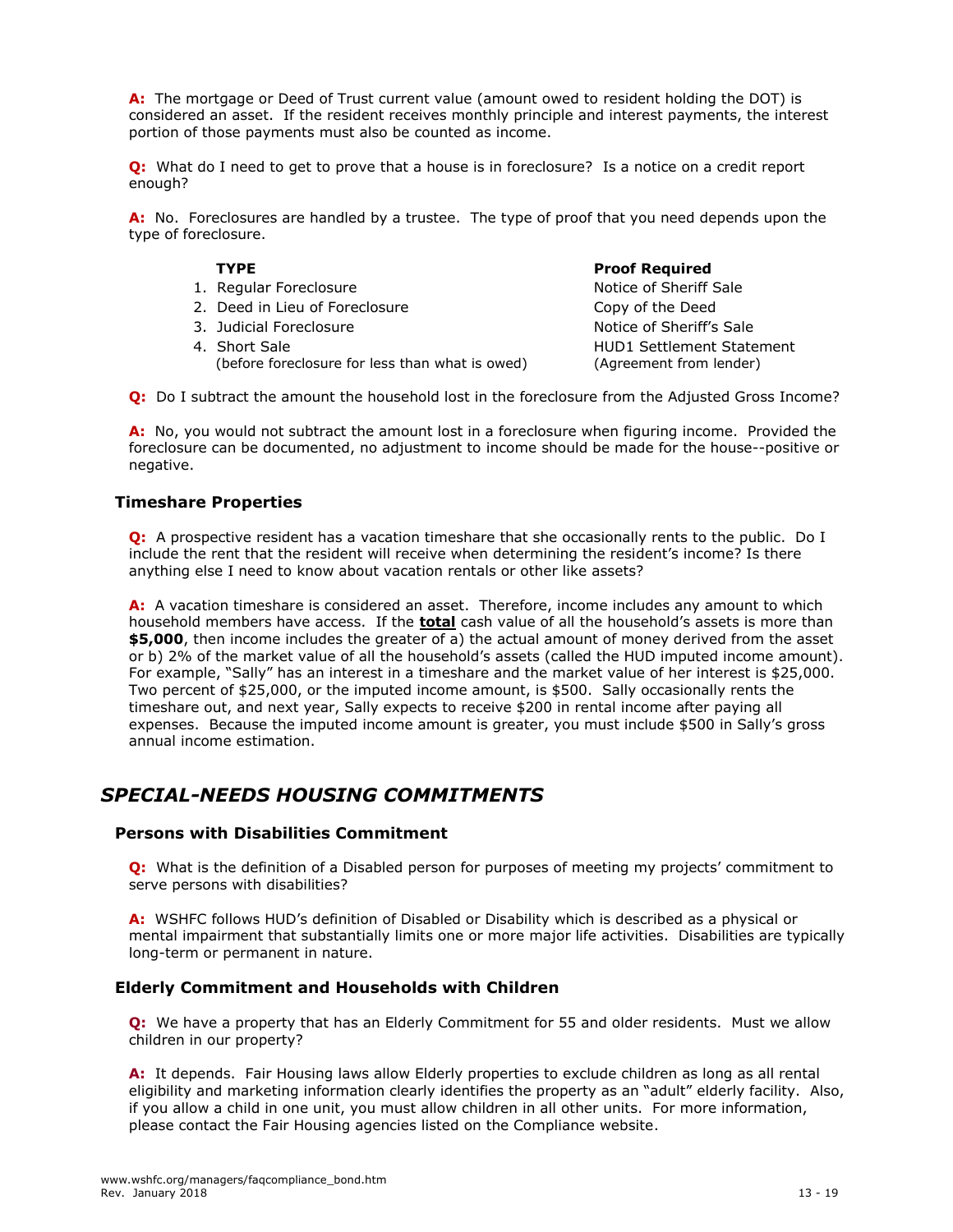**Q:** Do all household members in an Elderly property (where the owner elected "55 and older") have to be 55 or older?

**A:** No. However, you must actively market each unit in the property to elderly households throughout the compliance period.

**Q:** What happens if a 55 year old and a 30 year old live together at a 55+ property and the older person leave or dies?

**A:** The 30 year old may remain in the unit. HUD allows up to 20% of the units to be under 55 for purposes of attrition (the 80% Elderly rule). If, at any time, the percentage of units with elderly residents falls below 80%, the property is no longer considered Elderly, and must be open to all age groups.

**Q:** How often must I check to ensure the 80% requirement is met?

**A:** HUD says you must check annually to ensure that 80% of all units in the property are still occupied by at least one resident age 55 or older. You may not count vacant units to meet the percentage.

**Q:** Does the 80% Elderly rule apply to 62 or older properties?

**A:** No, **all** residents in a 62+ property must be age 62 or older at move-in.

**Q:** What about Elderly properties with HUD or Rural Development financing?

**A:** If a property was specifically financed as a HUD or RD Elderly property, the occupancy rules of those programs apply. For instance, many of these agreements allow Elderly properties to house elderly *or* disabled persons.

# **Once Qualified, Always Qualified**

**Q:** A property elected the Large Household (defined as a unit with three or more bedrooms occupied by a household of four or more) Commitment. A household is initially qualified and during the recertification process it is found that one of the household members has moved out, would this unit still be in compliance with the three household members left?

**A:** Yes, as long as the next available, three-bedroom unit is rented to a qualified large household. For all Special-Needs Commitments, once the household qualifies at move in, the household remains qualified (as long as at least one member of the initially qualified household remains in the unit).

**Q:** Do I have to re-confirm that my Disabled residents are still disabled at recertification?

**A:** No.

**Q:** Do I need to provide proof of age each year for properties with an Elderly set-aside?

**A:** Yes. We suggest making multiple copies of the documentation used to prove age at initial movein and placing them in the residents folder, then include a copy of the same documentation each year thereafter.

#### **Disability Verification**

**Q:** Can Social Security and Supplemental Security Income benefits statements be used as third-party verification of disability?

**A:** Yes, Social Security disability payments are adequate verification of an individual's disability status. Receipt of veteran's disability payments may also qualify a person as disabled, depending on the amount of information included on the third-party document. The resident must also acknowledge that they have a disability by checking "yes" on the Disability Addendum form.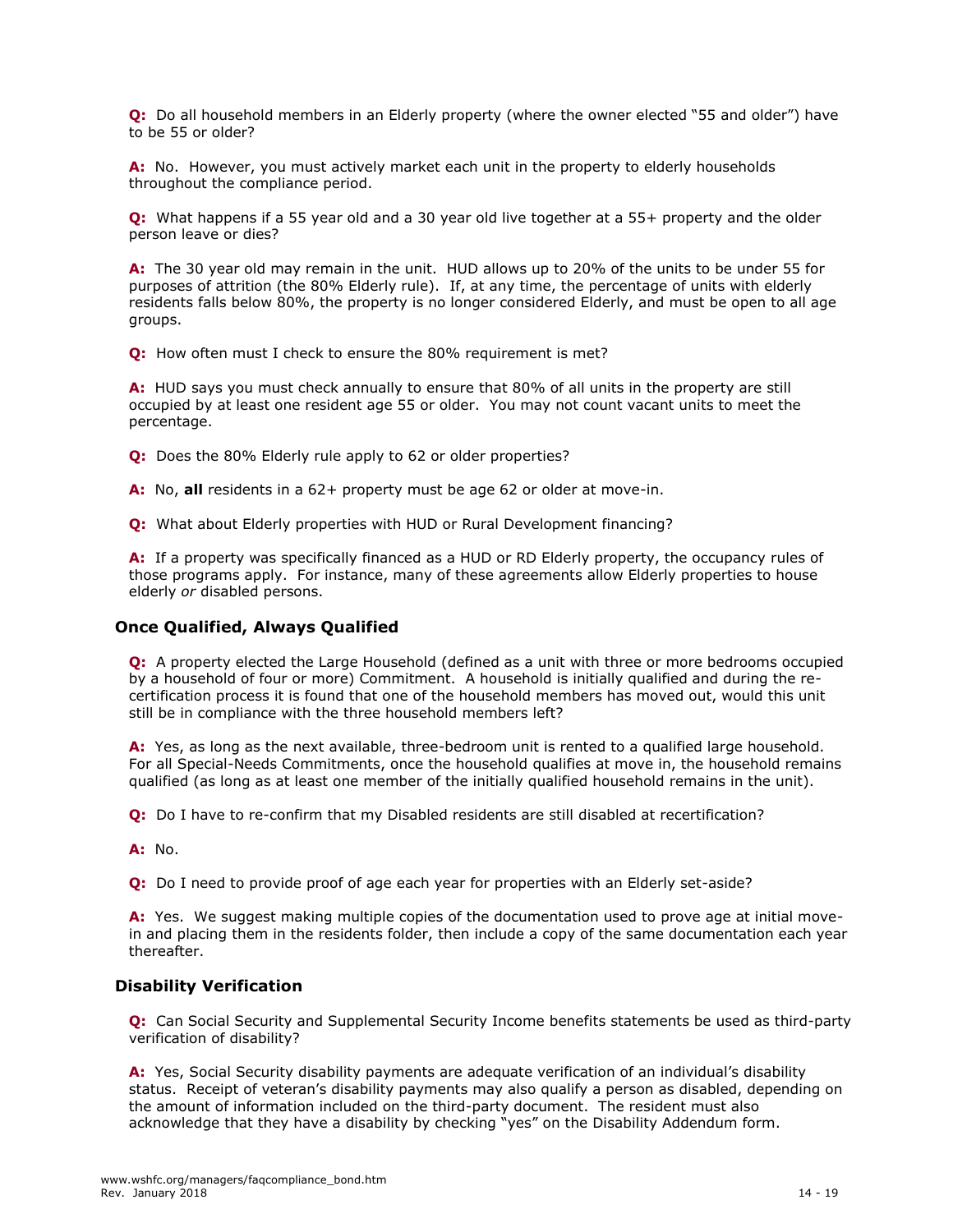# **Initial Occupancy**

**Q:** If I elected the Large Household, Disabled, or Farmworker Special-Needs Commitment and my property cannot fill the units with the required population at initial occupancy, can management rent the units to the general population?

**A:** No, for new construction, the *initial occupant(s)* of a unit *must* meet the specified Special-Needs Commitment or the unit must be held vacant until it can be rented to a Special-Needs household. For acquisition/rehab properties, Special Needs Commitments may be met through attrition.

# **Marketing: 30-Day Requirement**

**Q:** Our property made the Persons with Disabilities Commitment. We met the requirement at initial rent up but now we are having a hard time filling these units. We hate leaving them vacant. Is there anything we can do?

**A:** Yes, since you met your requirement at initial occupancy, if you market your unit in a rent-ready condition for a period of 30 days and you cannot find a qualified household, you may rent the unit to a household that is not considered a large household but *is* income-qualified. You must document your marketing efforts to the desired population. The next 3-bedroom unit that becomes available must go through the same process. The 30-day recruitment procedure applies to all Special Needs Commitments **except** Elderly, Homeless or Transitional. Elderly, Homeless or Transitional units must always be rented to qualified applicants from those populations.

# **Marketing Vacant Units**

**Q:** Do I need to advertise our vacant units in newspapers or can I advertise them through other media?

**A:** There are many ways to advertise units that will meet your marketing requirement. At least annually, the Owner must notify (1) the relevant public housing authority, (2) at least two agencies in the area of the Project, and (3) the general public. To satisfy requirement number three, Owners may use the Internet and/or other media. You should be able to demonstrate that the media method chosen is an effective method of marketing to your property's targeted population in the general area of your property and is in compliance with the Fair Housing Act and state and local law.

# **Double Counting**

**Q:** A property has elected the Large Households and Disabled Special-Needs Commitments. If a household of four, one of whom is disabled, moves in, can this household be used to meet the Special-Needs Commitment in *both* categories?

**A:** In this case, the answer is no. The same household cannot be used for more than one of these Special-Needs Commitments, regardless of whether the household is eligible for both. These Commitments are based on a minimum of 10% or 20% of the Total Housing Units for each category.

The exception would be if the property has two Commitments, one for 100% Elderly or one for 75% or greater Farmworker or Homeless/Transitional housing. Under these scenarios, a household could qualify for more than one set-aside. Contact your Portfolio Analyst if you are unsure whether or not a household can qualify under two Special-Needs Commitments.

# *STUDENTS*

# **Qualified Resident Goes Back to School**

**Q:** An eligible resident moves in and two months later he goes back to school full-time. Is he still qualified?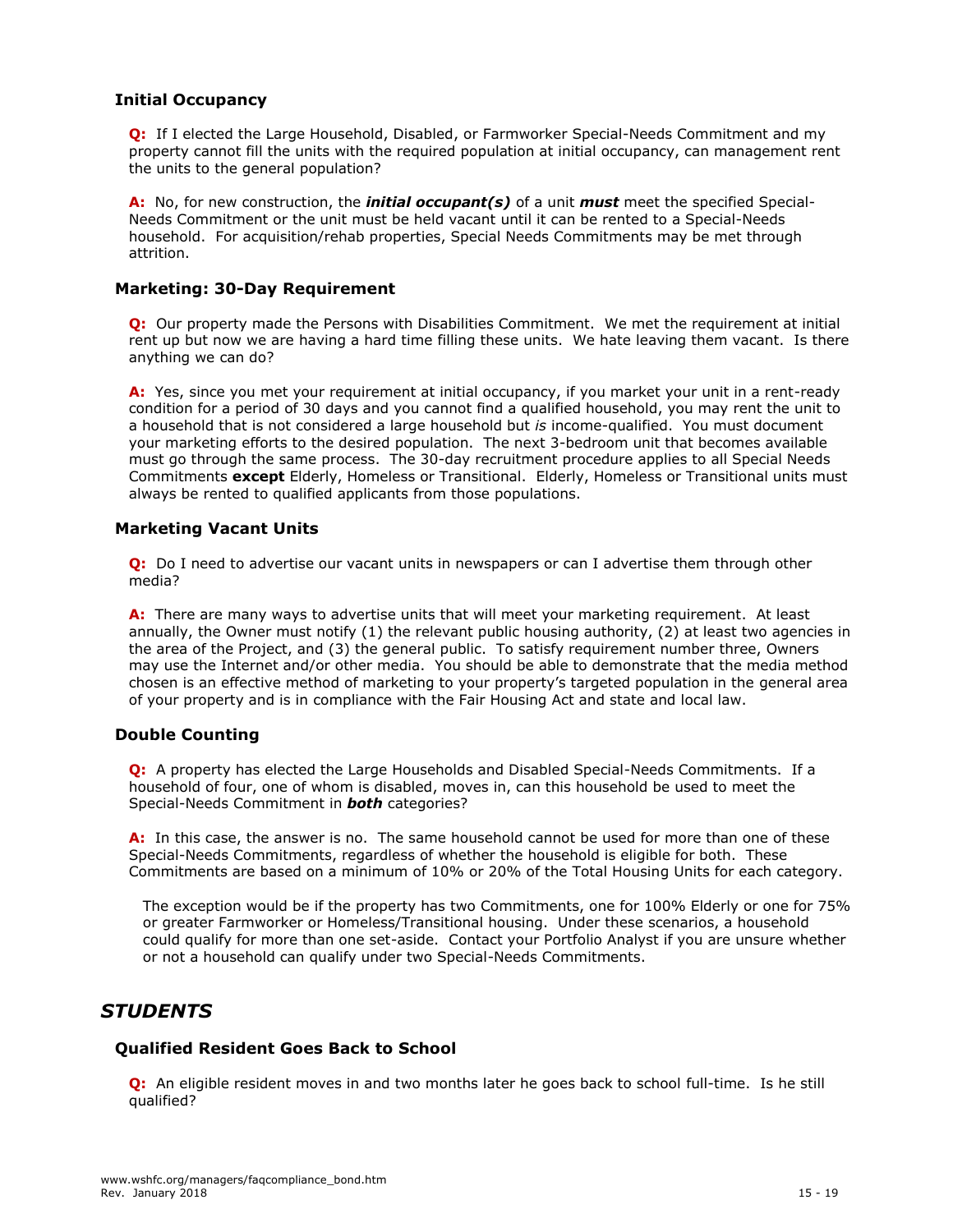**A:** It is permissible for a unit to be occupied by a full-time student where there are other residents in the household that qualify. However, when a unit becomes occupied *entirely* by full-time students (defined as individuals enrolled *full-time* at an educational organization for at least *five calendar months* during the year), the unit becomes disqualified unless one of the following exceptions applies: The unit is occupied by at least *one* individual who is:

- 1. Enrolled in a job-training program receiving assistance under the Workforce Investment and Opportunity Act (formerly WIA and JTPA) or other similar program funded by a state or local government agency.
- 2. Receiving benefits under Title IV of the Social Security Act (e.g. TANF).
- 3. A single parent and the single parent is not a dependent of another individual, nor are their children dependents of another individual except another parent of such children.
- 4. Married and eligible to file a joint return.
- 5. A student that was previously under the care of a state foster care program.

# **International Students**

**Q:** We have an international student who attends school full-time but receives zero credits. Schools generally confirm student status by the number of credit hours taken, so it is possible that the college may verify their status as part-time. Should we consider these students full-time or part-time?

**A:** International Students are almost **always considered** full-time Students. This is because their Student Visa specifically requires these students to attend school full-time to remain in the United States. Households with International Students would need to have at least one other household member who is **not** a full-time student to remain a qualified household.

# **Married Students**

**Q:** Do married students need to actually file a joint return to qualify as an exception?

**A:** No. It is only necessary to verify that married students are eligible to file jointly, not that they actually did.

**Q:** Can legally married same-sex couples qualify for the "married, filing jointly" student exception?

**A:** Yes.

# **Student Status and Foster Care**

**Q:** Is there now another exception to the full-time student household for those persons who previously received foster care assistance?

**A:** Yes. If you have a household composed entirely of income-qualified full-time students and one of those students was previously under the care of a state foster care program, the household remains qualified.

The Owner must obtain written verification from a state foster care administrative entity (DSHS in Washington State) that the student was previously in a foster care program. Washington State DSHS has informed us that residents could obtain this information with a Social Security number. It's not clear whether the Owner agent, acting as a third party, could obtain documentation. If the Owner agent is unable to obtain written verification directly from DSHS, the Commission will allow copies of documentation directly from the resident as proof of this exception to the full-time student rule.

# **Students with Unborn Children**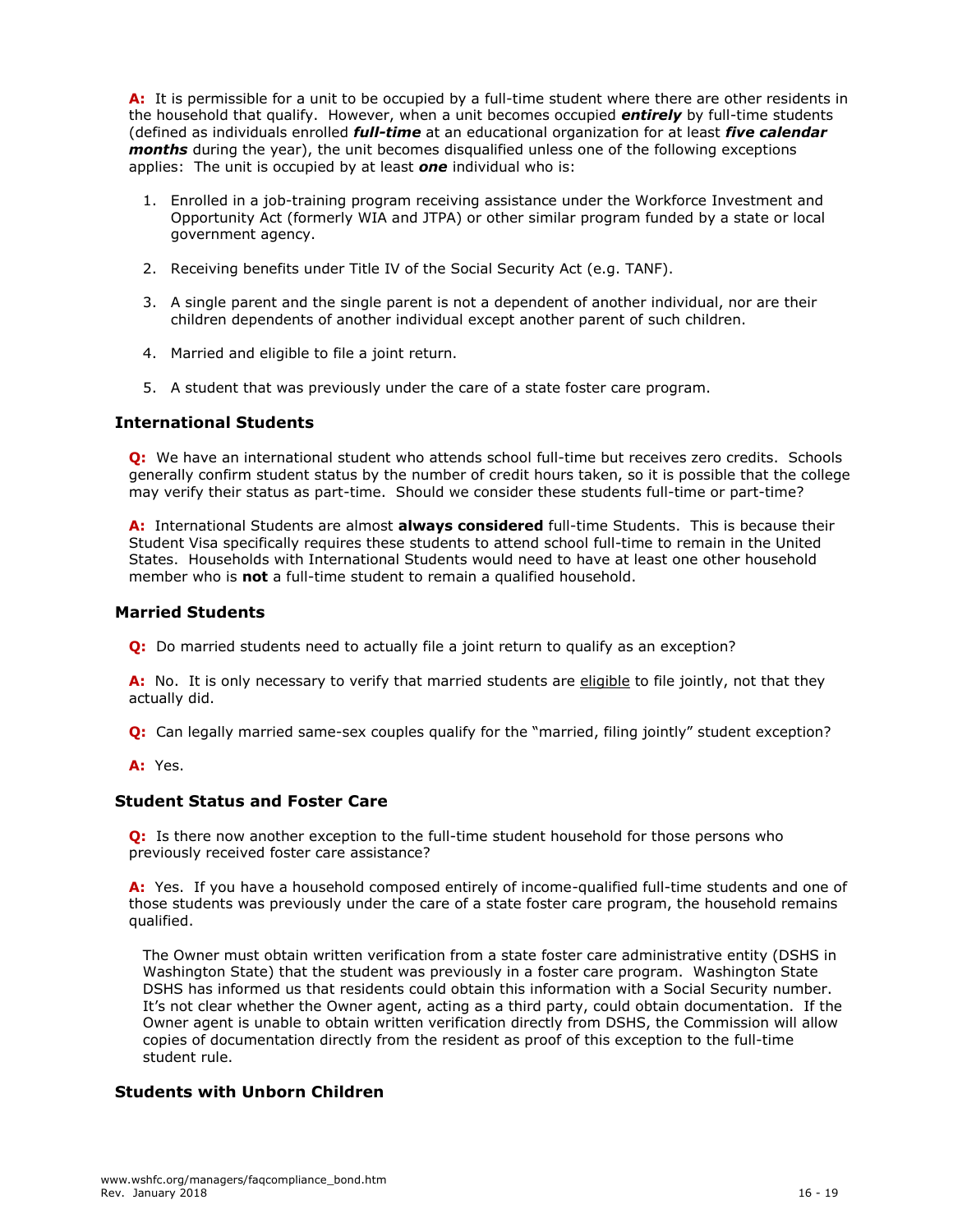**Q:** If I have a written confirmation from an applicant's ob-gyn that this applicant is pregnant, and she is a full-time student, may I rely on the pregnancy verification that one other person in the household is not a full-time student, therefore it will be a two-person household: Mom is full-time, baby is not?

**A:** We are uncertain how the IRS would view this. While an unborn child can be counted toward household size when determining the income limit (or determining qualification for the Large Household Commitment), we don't think it would count as an exception to the student rule.

# **Verifying Student Status**

**Q:** Regarding a current resident that is intending to start college - how often do we need to verify the full-time or part-time status? If she goes full-time one quarter and then part-time the next, does that allow her to continue to live here?

**A:** Students that are "full-time" for more than five calendar months during the calendar year are generally prohibited from housing unless they meet one of the exceptions described above. Whether a student is attending school "full-time" is determined by the school that the student is attending. Property management would need to make an initial determination of whether a household was likely to exceed the five-month rule during the calendar year, and if so, the resident should not be allowed to move in (unless the student is part of an otherwise qualified household). It is important to inform prospective residents about the student issue in their lease and ask that they inform management immediately of any student status changes. Many management agencies are checking quarterly to prevent a recapture problem, but there is no requirement to check any more often than annually at recertification.

# **Bond Student Rules**

**Q:** Do the Student rules for the tax credit program also apply to Tax-Exempt Bond projects?

**A:** Yes. The 2008 HERA federal legislative changes allow Owners to apply the more lenient Tax Credit Student rules and exceptions to Bond-only properties.

# *REPORTING*

#### **Bond Annual Reports**

**Q:** When are bond annual reports due and what must be included?

**A:** Bond annual reports are due on or before January 7th of each year for the prior calendar year. Your submitted package must include the *Certificate of Continuing Property Compliance* (CCPC) Part A (this is sent to the property managers in December), CCPC Part B/Table 1 (Excel spreadsheet), *Affirmative Marketing Report* if applicable, and household certification documentation on the units selected by the Commission for the paper review (only if your property is required to annually recertify its qualified households). Depending on the terms of your regulatory agreement, you may be required to submit additional paperwork; check with your property's assigned Portfolio Analyst for further information.

**Q:** If more than one household occupies a unit during the reporting period, do we submit resident packages on all households?

**A:** No, you will only submit the most recent certification package for the most recent occupant of the unit during the reporting period.

#### **Bond Quarterly Reports**

**Q:** When do I have to submit quarterly reports?

**A:** New Construction Bond-only properties are required to report quarterly during their initial leaseup period. The first report is due when the property achieves 10% occupancy. Ensuing reports are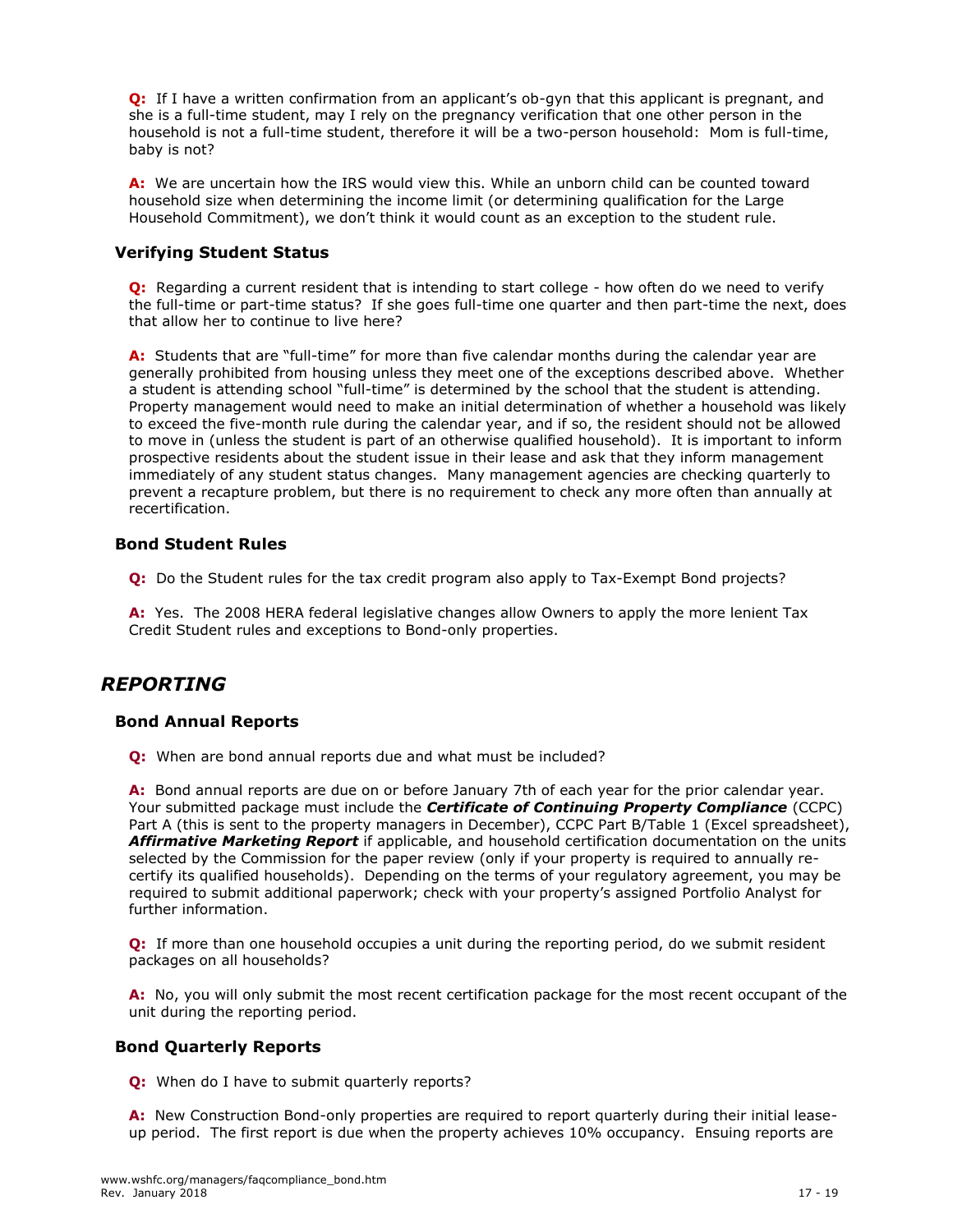due on the  $7<sup>th</sup>$  of the month following every subsequent 90 day period until the property reaches 90% occupancy. For example, a property is  $10\%$ -occupied as of June  $10<sup>th</sup>$ , and the property must make its first report immediately. The first 90 day period after the 10% mark will end September  $10<sup>th</sup>$ , so the next report is due to the Commission as of October 7th. The reporting pattern will continue until the property reaches 90% occupancy. After this, the property will report on an annual basis. If you are unsure when your quarterly reports are due, contact your property's assigned Portfolio Analyst to work out the appropriate schedule.

**Q:** When I'm listing property units on the CCPC Part B/Table 1 form, do I only list the units occupied by qualified households?

**A:** If your bond property is still reporting quarterly, you must list **all** the units in the property so we can determine if you are renting units proportionately between income-qualified and market-rate households. On the CCPC Part B, denote market-rate units by typing an "M" in the Percentage column. Once your property is reporting annually, you may revert to listing only those units occupied by income-qualified households.

**Q:** Are resident certification packets required for quarterly reporting?

**A:** Yes. You must submit resident certification packets for all new move-ins that were incomequalified, plus any annual recertifications completed, during the previous 90 day period.

**Q:** My property is not New Construction, but is financed with the Commission's **Acquisition/Rehab** (A/R) bonds. Do I have to report quarterly?

**A:** No. According to the IRS, A/R bond properties have twelve months from the date of closing to meet their occupancy requirements. A/R properties must submit their first Compliance report eight months after closing, and annually thereafter.

**Q:** My property is financed with bonds, but the bonds did not come from the Commission, do we have to report on the status of our bond units to the Commission?

**A:** No. Reporting requirements only apply to those projects with bonds issued by the Commission.

**Q:** My new property is financed with bonds and also tax credits. Do we have to report quarterly until we reach 90% occupancy?

**A:** No. Because your property is going to convert to tax credit status at some point, we will use your first Tax Credit Annual Report to determine if your property met its bond regulatory requirements. Keep in mind that if you did not meet your bond requirements during the initial leasing period, any bond-related noncompliance could jeopardize the status of your bonds, even after you start claiming credits for this property.

# *UNIT OCCUPANCY*

# **Turning a Unit**

**Q:** What's a reasonable amount of time to turn a unit?

**A:** The IRS expects that vacant units are always rent-ready and available to the public. That said, the Commission considers no more than 30 days to be a reasonable amount of time to prepare a vacated unit for occupancy by the next household; depending on the level of repairs needed. Your management company or owner may have stricter expectations for this timeframe.

#### **Move-out After Lease Signing**

**Q:** We have an applicant who qualified for a unit at our property. They signed a six month lease, took the unit keys and gave us a rent check on Monday. On Tuesday the applicant came in, turned in the keys and told us her check would bounce and that she was not going to rent the unit. Can we count this unit as initially qualified by this applicant?